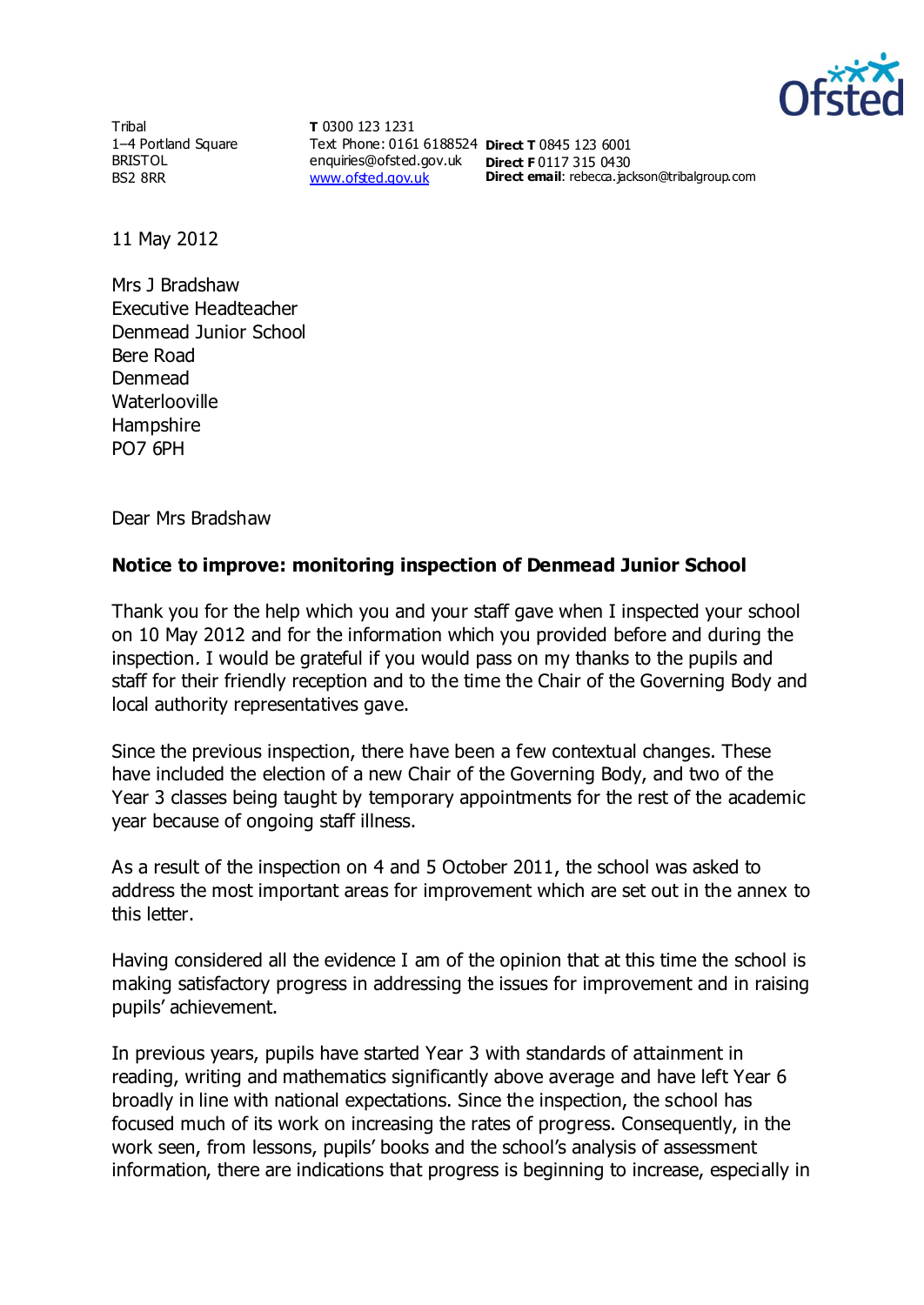

Year 6, and particularly in mathematics for the more-able pupils. Across the school, the proportion of pupils who are making better than expected progress is beginning to increase. However, this is not a consistent picture. There are variations within each year group, especially Year 3 where there have been significant changes in staffing during the year. The school has identified groups of pupils who require additional support to make up lost ground but these actions are still too recent to gauge their full impact. Disabled pupils and those with special educational needs are making the same rates of progress as their peers.

The quality of teaching overall is beginning to improve with a higher proportion of lessons that are well taught. However, the quality varies within each year group. In the better lessons, pupils are clear about their learning objectives and know what they need to do to improve. This is because teachers are using assessment information more accurately to plan specific outcomes that meet pupils' needs. Pupils told the inspector that they felt lessons are more challenging and know what their targets are. Effective examples of pupils working independently and collaborating in groups and pairs were observed. For example, in one Year 6 mathematics class, pupils were attempting to solve a 'murder mystery' while learning about fractions and percentages. The best examples of marking of pupils' work demonstrate that more teachers are providing pupils with information about their progress and what the next steps should be. Across the school there is increasing consistency in how teachers ensure pupils are motivated and interested in their learning, with the result that instances of low-level disruptive behaviour are very rare. In the less well-taught lessons, teachers' introductions and explanations to the class are too long and although lesson plans usually have clear overall objectives, they do not identify learning outcomes for different pupils' needs and abilities precisely enough. Consequently, pupils' progress slows down, hindering them from achieving levels of which they are capable.

Since the last inspection, the executive headteacher and head of school have effectively ensured that there are appropriate systems and procedures in place to track individual pupils' progress. As a result, accurate information about pupils' achievement is available for teachers to use in their planning. This information is beginning to be used effectively by the senior leaders and increasingly by middle managers to discuss the progress and attainment of pupils. As a result, appropriately challenging targets for year groups and individual pupils are set more often. This was clearly seen in many classes. Pupils were able to tell the inspector what their next steps were. Plans for improving the school are securely built on accurate information about the school's strengths and weaknesses, leading to an increase in the speed at which the school is improving. Middle leaders are clear about their roles and responsibilities and are beginning to take a more active role in the monitoring and evaluation of pupils' progress and the quality of teaching. The governing body is beginning to hold the school to account effectively. The Chair of the Governing Body has an accurate understanding of the school's strengths and weaknesses and is ambitious for its future.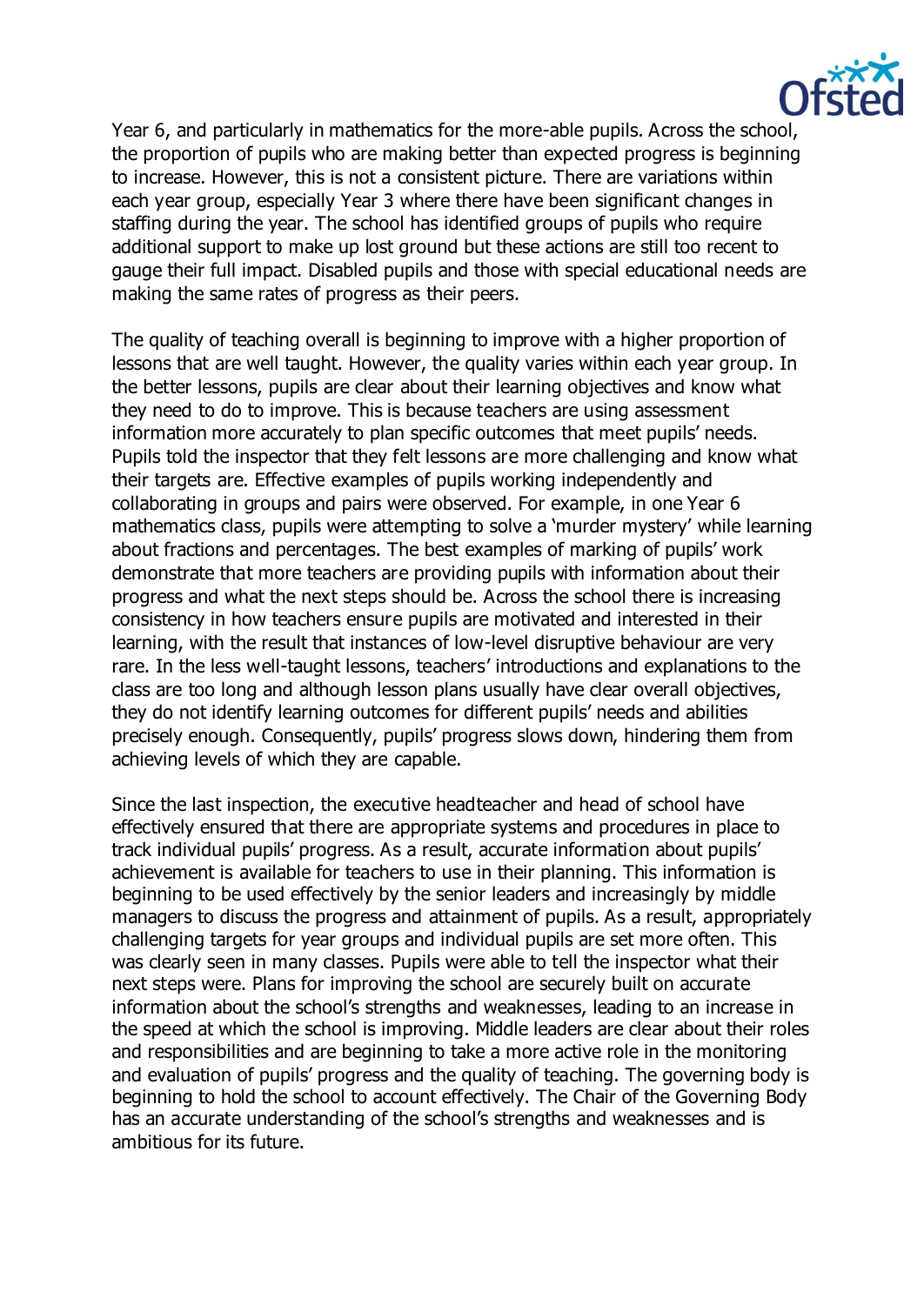

The statement of action produced by the local authority fulfils the requirements and the school has been provided with effective support and challenge. A range of advisers, consultants and inspectors has been deployed since the inspection to work with the school with the result that senior and middle leaders are beginning to have an impact on the school's improvement. This has led to well-advanced plans for the phased reduction in the local authority's support.

I hope that you have found the inspection helpful in promoting improvement in your school. This letter will be posted on the Ofsted website.

Yours sincerely

John Seal

**Her Majesty's Inspector**